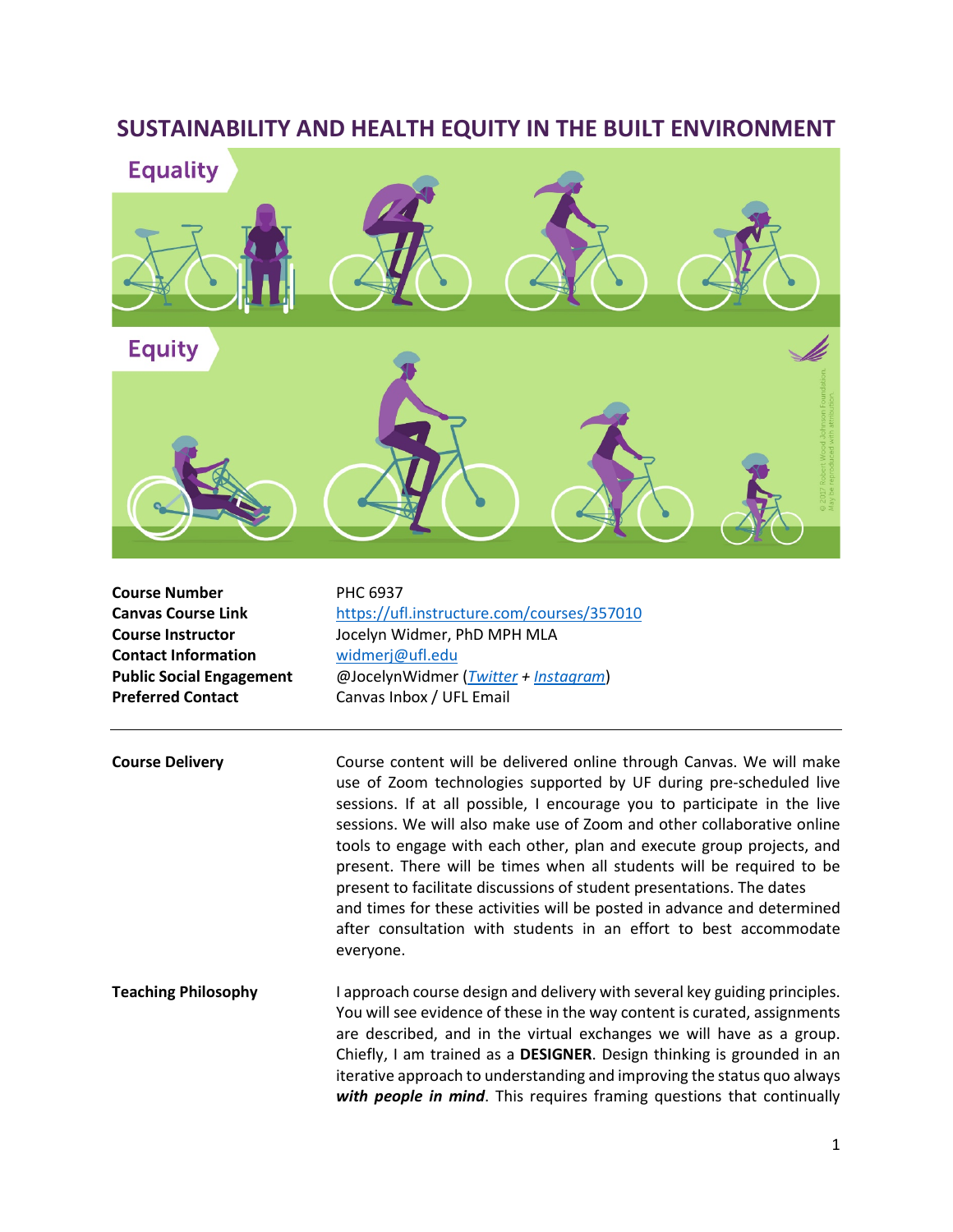chip away at a more meaningful understanding; considering a breadth of perspectives that mutually seek diversity and inclusion; and recognizing that ideas are organic systems. This course will embrace these guiding principles so that collaboratively we can all deepen out approaches and applications toward human-centric health.

**Course Description** This class will explore intersecting systems that make up the built environment and which positively and negatively impact human health across multiple scales (*urban, regional, and global*). We will explore system layers (*transportation, housing, education, social environment, safety, physical environment, income and wealth, employment, and health systems and services*) to broaden your understanding of structural inequalities and the socioeconomic and political drivers that adversely impact human health across the world – especially taking into account what these system layers look like in formal and informal contexts. We will grapple with poor health outcomes along the continuum from infectious and chronic diseases to mental health to better understand what role the built environment plays both in disease burden and also in effective interventions. By the end of the course you will be able to plan and design mutual pathways toward sustainability and health equity in a real-world scenario.

**Learning Objectives** By the conclusion of the course, students will be able to:

- Define systems that comprise the built environment across informal and formal urban contexts
- Compare systems of the built environment in diverse global contexts
- Chart the evolution of the Social Determinants of Health (SDH) and explain their relevance to global health outcomes
- Differentiate among various systems of the built environment simultaneous drivers of disease burden and effective interventions
- Communicate across mixed media to diverse audiences on global health equity
- Build and sustain peer relationships in a virtual community

## **Course Topics & Schedule**

| <b>Module</b> | Date    | <b>Topic</b>                                | Graded<br>Activities* | <b>Pts</b> | Live<br><b>Session</b><br>$(7:00 \text{ pm})$ |
|---------------|---------|---------------------------------------------|-----------------------|------------|-----------------------------------------------|
|               | 8/27/18 | Course Introductions                        | Global                | 5          | 8/27/18                                       |
|               |         |                                             | Orientation           |            |                                               |
|               |         |                                             | Post                  |            |                                               |
| $\mathcal{P}$ | 9/3/18  | Systems that Comprise the Built Environment | Systems               | 10         |                                               |
|               |         |                                             | Mapping               |            |                                               |
| 3             | 9/10/18 | Formal vs. Informal Urban Environments      | Visualizing           | 10         | 9/12/18                                       |
|               |         |                                             | systems across        |            | <b>tentative</b>                              |
|               |         |                                             | formal/informal       |            |                                               |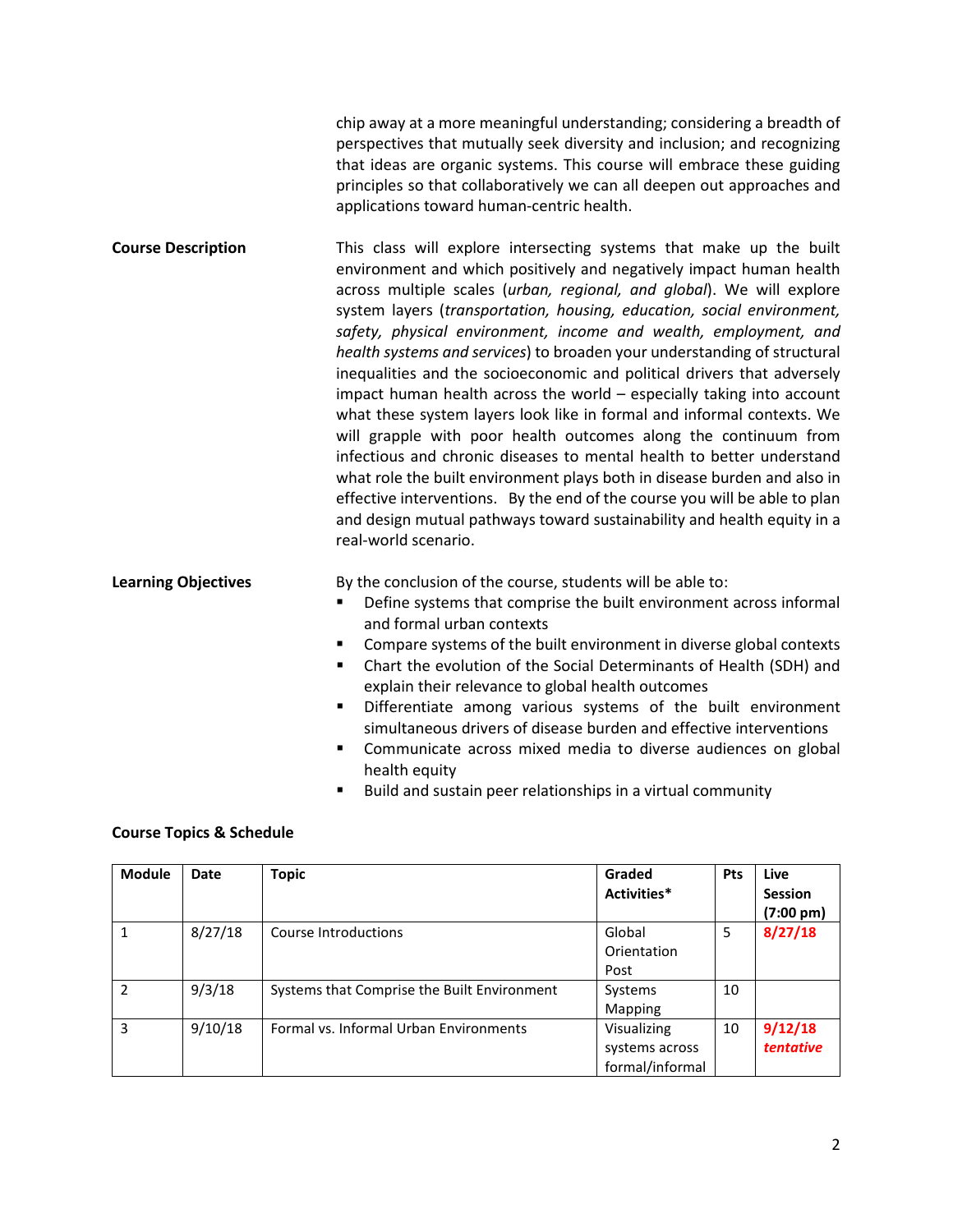| 4              | 9/17/18  | Health & Poverty: Structural Inequalities       | Comparative      | 10 |           |
|----------------|----------|-------------------------------------------------|------------------|----|-----------|
|                |          |                                                 | Analysis         |    |           |
|                |          |                                                 | (Group)          |    |           |
| 5              | 9/24/18  | Social Determinants of Health: Then & Now       | Gradient of      | 10 | 9/26/18   |
|                |          |                                                 | Change           |    | tentative |
| 6              | 10/1/18  | The Equity Lens                                 | How to           | 10 | 10/3/18   |
|                |          |                                                 | Communicate      |    | tentative |
|                |          |                                                 | about Health     |    |           |
|                |          |                                                 | Equity           |    |           |
| $\overline{7}$ | 10/8/18  | Built Environment & Infectious Diseases: Burden |                  |    |           |
|                |          | and Interventions                               | Case Study       |    |           |
| 8              | 10/15/18 | Built Environment & Chronic Diseases: Burden    | Examples $(+/-)$ | 10 |           |
|                |          | and Interventions                               | (Group)          |    |           |
| 9              | 10/22/18 | Built Environment & Mental Health:              |                  |    | 10/24/18  |
|                |          | <b>Burden and Interventions</b>                 |                  |    | tentative |
| 10             | 10/29/18 | Pathways to Achieving Sustainability and Health | Layer            | 5  |           |
|                |          | Equity: Community                               |                  |    |           |
| 11             | 11/5/18  | Pathways to Achieving Sustainability and Health | Layer            | 5  |           |
|                |          | Equity: Information                             |                  |    |           |
| 12             | 11/12/18 | Pathways to Achieving Sustainability and Health | Layer            | 5  |           |
|                |          | Equity: Tools & Innovations                     |                  |    |           |
| 13             | 11/26/18 | Applications to the US Context                  | Final            | 20 | 11/28/18  |
|                |          |                                                 | Presentations    |    | tentative |
| <b>TOTAL</b>   |          |                                                 |                  |    |           |

\* These are further explained in each of the respective assignment posts in Canvas

| <b>Grading Policy</b>         | All final grades will follow the University of Florida grading policy found<br>here:<br>https://catalog.ufl.edu/ugrad/current/regulations/info/grades.aspx                                                                                                                                                                                                                                                                                         |
|-------------------------------|----------------------------------------------------------------------------------------------------------------------------------------------------------------------------------------------------------------------------------------------------------------------------------------------------------------------------------------------------------------------------------------------------------------------------------------------------|
| <b>Special Circumstances</b>  | In the event of exceptional situations that may interfere with your ability<br>to perform an assignment or meet a deadline, contact the instructor as<br>soon in advance of the deadline as possible. Such special cases will be<br>dealt on an individual basis, provided that you have sufficient<br>documentation.                                                                                                                              |
| <b>Technical Support</b>      | For technical support for this e-Learning in Canvas, please contact the UF<br>Help Desk at:<br>Email: Learning-support@ufl.edu<br>Phone: (352) 392-HELP - select option 2<br>Web: https://lss.at.ufl.edu/help.shtml                                                                                                                                                                                                                                |
| <b>Student Accommodations</b> | If you require classroom accommodation because of a disability, you<br>must register with the Dean of Students Office http://www.dso.ufl.edu<br>within the first week of class. The Dean of Students Office will provide<br>documentation of accommodations to you, which you then give to me as<br>the instructor of the course to receive accommodations. Please make<br>sure you provide this letter to me by the end of the second week of the |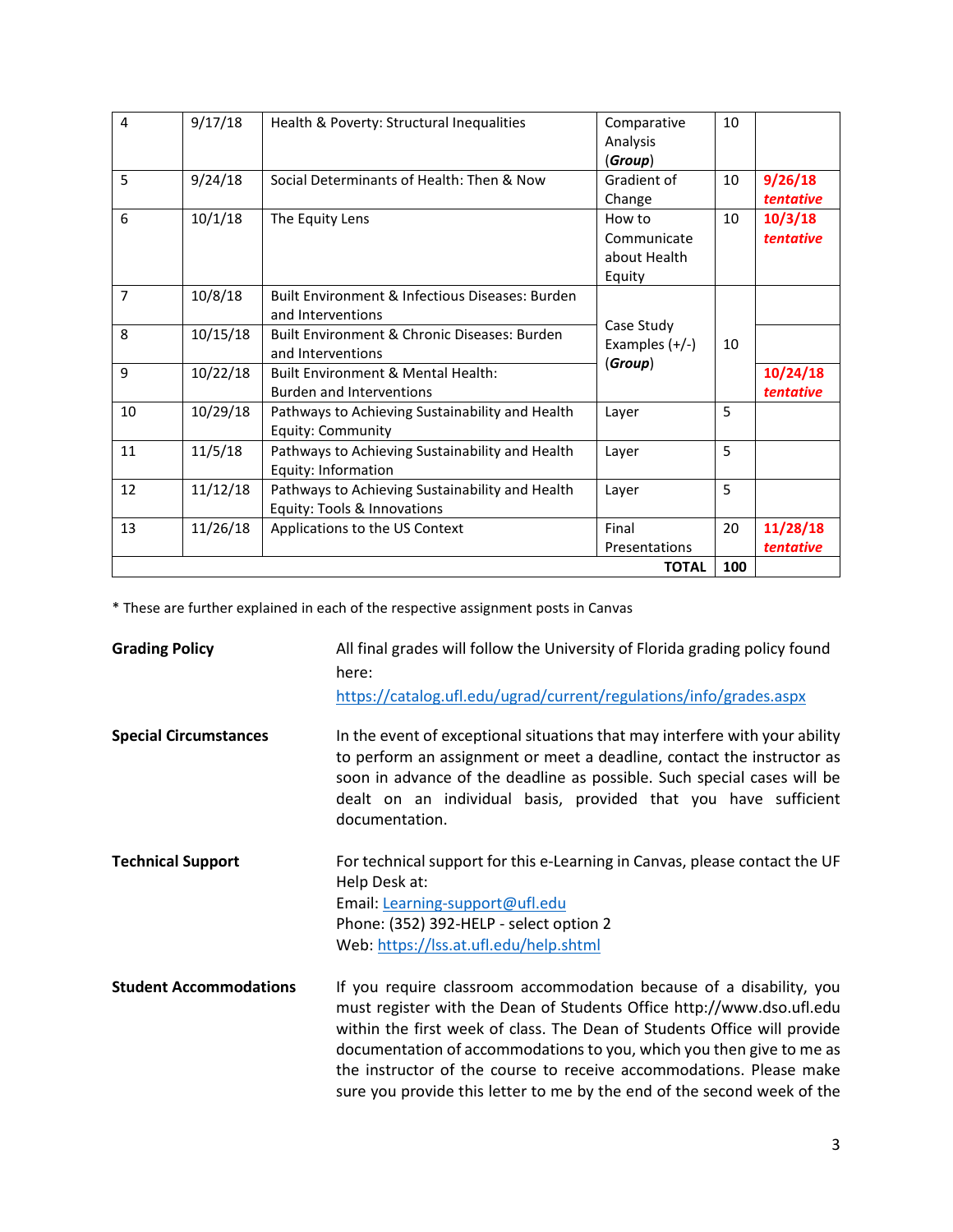course. The College is committed to providing reasonable accommodations to assist students in their coursework.

Academic Integrity **Students are expected to act in accordance with the University of Florida** policy on academic integrity. As a student at the University of Florida, you have committed yourself to uphold the Honor Code, which includes the following pledge: **"We, the members of the University of Florida community, pledge to hold ourselves and our peers to the highest standards of honesty and integrity."** You are expected to exhibit behavior consistent with this commitment to the UF academic community, and on all work submitted for credit at the University of Florida, the following pledge is either required or implied: **"On my honor, I have neither given nor received unauthorized aid in doing this assignment."** It is your individual responsibility to know and comply with all university policies and procedures regarding academic integrity and the Student Honor Code. Violations of the Honor Code at the University of Florida will not be tolerated. Violations will be reported to the Dean of Students Office for consideration of disciplinary action. For additional information regarding Academic Integrity, please see Student Conduct and Honor Code or the Graduate Student Website for additional details: <https://www.dso.ufl.edu/sccr/process/student-conduct-honor-code/> <http://gradschool.ufl.edu/students/introduction.html>

> Please remember cheating, lying, misrepresentation, or plagiarism in any form is unacceptable and inexcusable behavior. Plagiarism is especially damaging in an online learning environment and will be dealt with in an official way, according to University of Florida regulations. Incidents will be reported directly to the Office of Student Judicial Affairs and a formal procedure will be started in each and every case. There will be no informal incident resolution between student and instructor. Should you have any doubts on whether something constitutes plagiarism, please consult the many available resources on the topic, e.g. starting with <http://web.uflib.ufl.edu/msl/subjects/Physics/StudentPlagiarism.html> or contact the instructor in advance. There is also a reference posted in the course site, in the Course Help link. As you submit assignments, you will have the opportunity to check it for unintentional plagiarism using Turnitin®, the same software that instructors will use to check your work. You are encouraged to take advantage of this option. If you turn in assignments that are plagiarized, you will receive zero points for that assignment. You are expected to turn in original work in this course. This means that when answering assignment questions, writing papers, posting discussions, etc you will be expected to write your responses in your own words. You MAY NOT copy answers word for word from any course materials or outside sources. On occasion it may be useful to provide a quote from course materials or outside sources in which case you must properly cite the source and place the quote in quotation marks. That being said we urge you to avoid excessive quotation as it does little to demonstrate you understanding of course material.